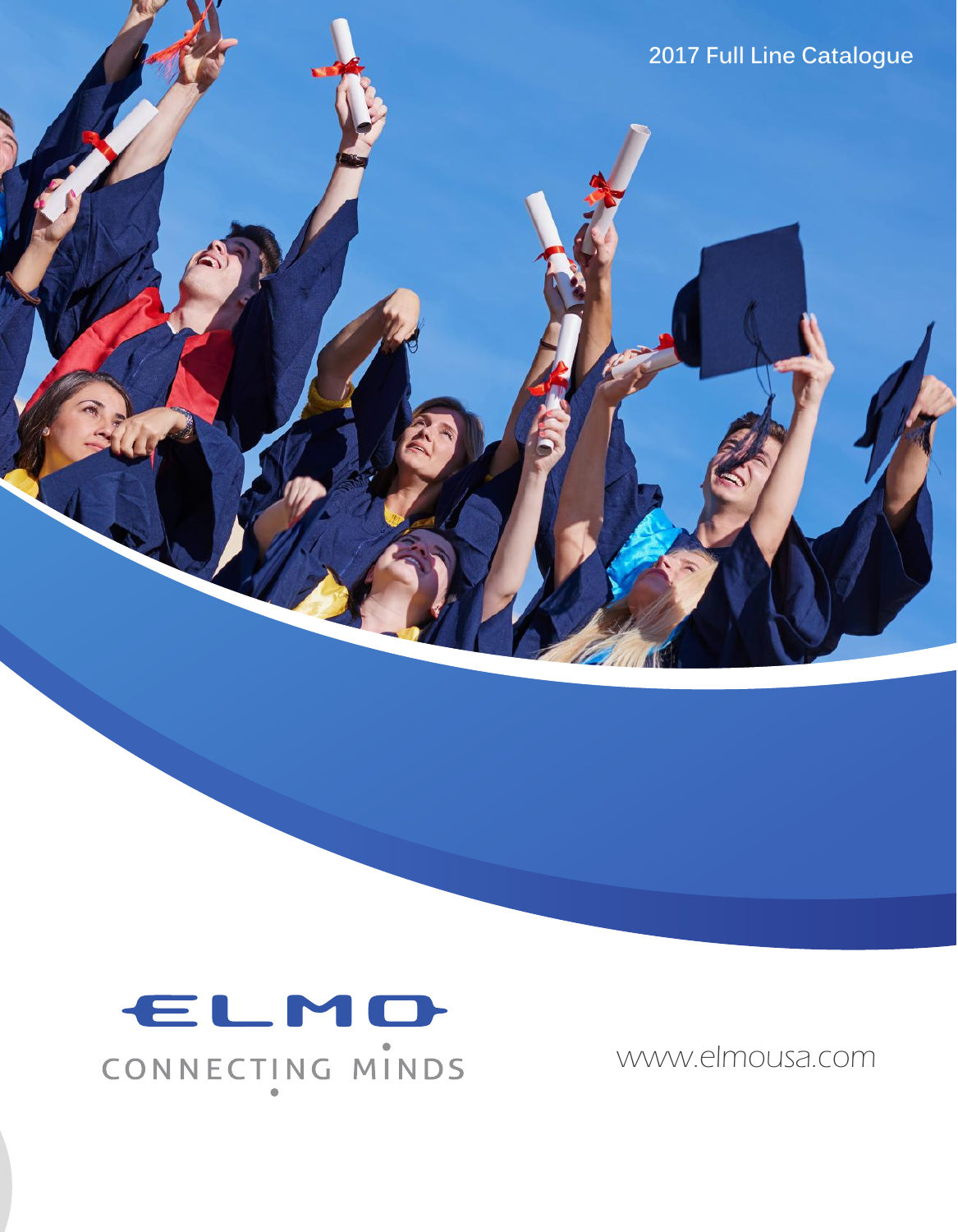### Collaborating with you, to build a better future...

ELMO has been a global leader in education technology for over 96 years. We have combined years of knowledge and research in order to manufacture only the best education technology products suitable for classroom needs. It has been our pleasure to provide our award-winning technology to thousands of students and educators throughout the world. In recent years, ELMO has expanded its product line bringing other technologies to the market such as soundfield generators, collaborative devices and other wireless solutions. One thing that has always remained prominent is our dedication to quality, innovation and service. As education continues to shift, it is ELMO's promise to continue to strive and exceed consumer needs by bringing you only the most innovative products with our quality standards at an affordable price.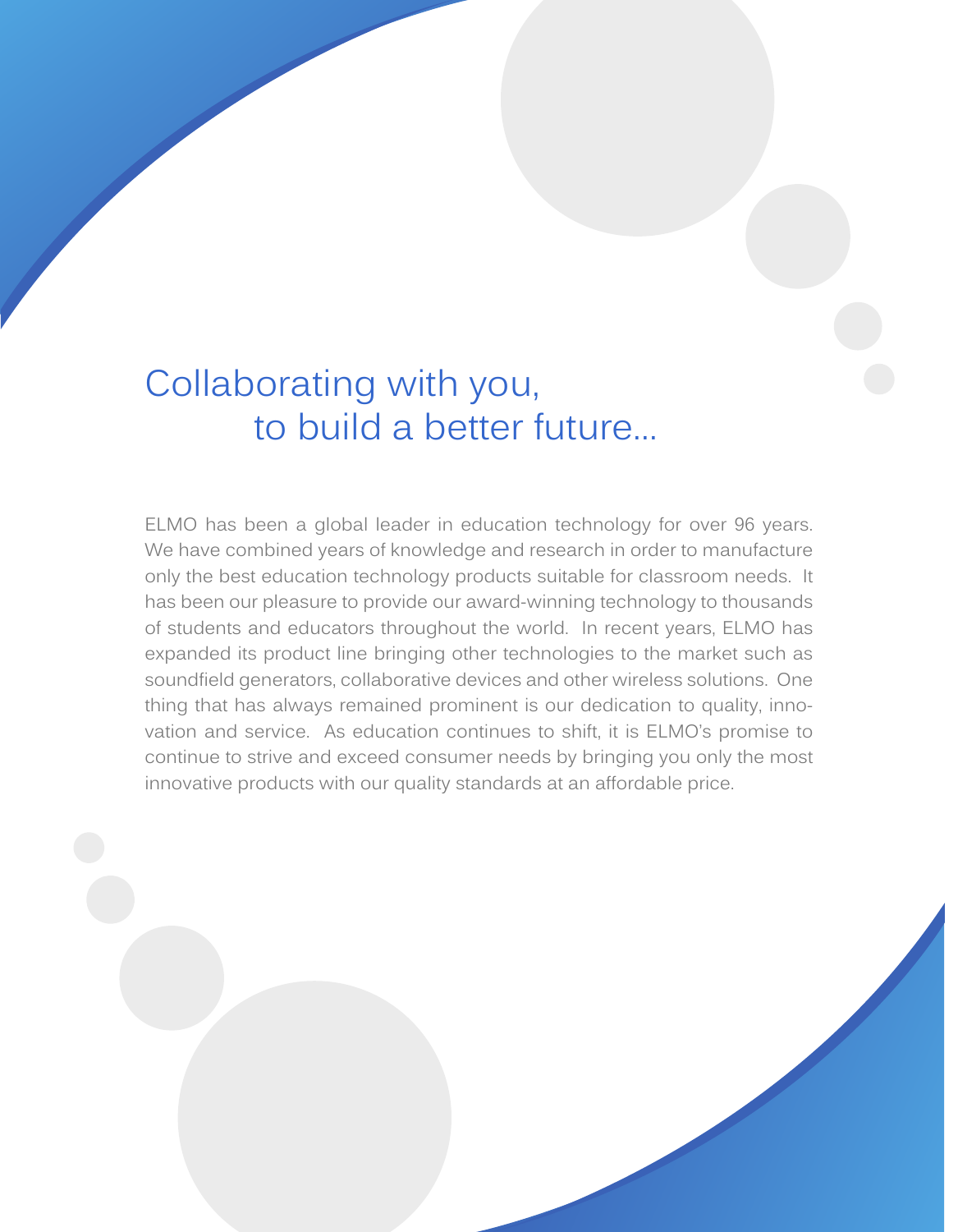

#### **Battery Pack** (Optional)

Item #: 2703

Each model can be paired with a battery attachment for extra portability. Also compatitble with third party HDMI wireless transmitters to make your Huddle Space completely portable.





#### **Huddle Space (HS-G1)** Item #: 2700 Item #: 2701 Item #: 2702

The HS-G1 is the most simplified version of the three models, equipped with 8 HDMI inputs, video and voice recording, and HDMI/VGA/DV-5V (for wireless HD transmission) OUDUtS.



Huddle Space (HS-G2)

The HS-G2 is equipped with 8 HDMI inputs, HDMI/VGA/USB/DC-5V(for wireless HD transmission) outputs, video and voice recording, and an external microphone input for lecuture capture.



Huddle Space (HS-G3)

The HS-G3 is equipped with 8 HDMI inputs, HDMI/VGA/USB/HDBaseT/ Audio/DC-5V(for wireless HD transmission) outputs, video and voice recording, and an external microphone input for lecuture capture.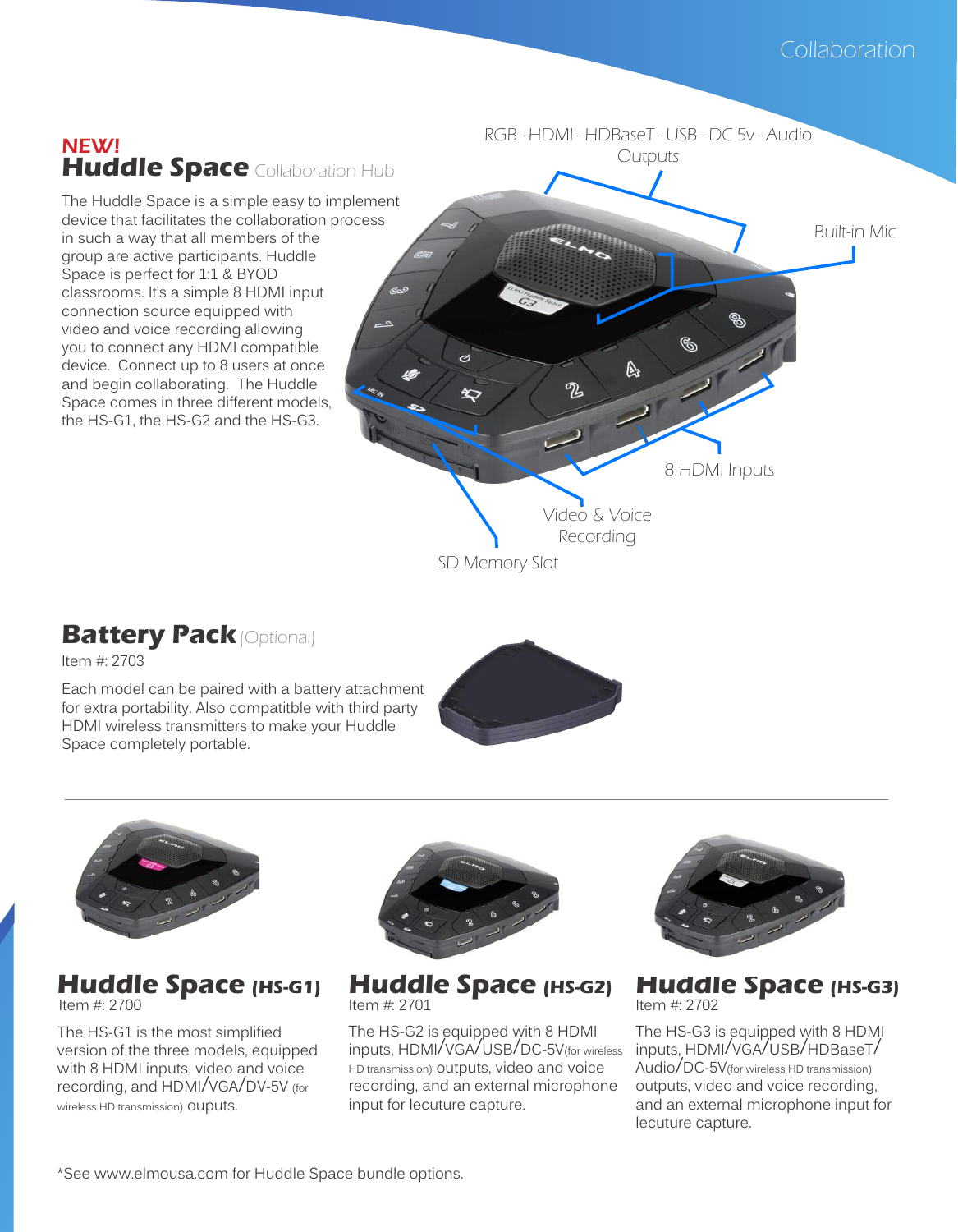#### Document Cameras **Mobile**



The MX-1 Visual Presenter is the worlds first true 4K document camera. The SuperSpeed USB 3.0 port allows for viewing of video in full HD at up to 60 fps.



Pair the MX-1 with the Connect Box to add more output options. The Connect box contains an HDMI and VGA output.





classroom.

**TT-12iD**Visual Presenter Item #: 1349

The TT-12iD Interactive Document Camera is equipped with HDMI in & out and a spectacular full HD picture. Along with the built in interactive software and its enhanced zoom capability, multi-directional camera positions, and a video recording function without a computer, the TT-12iD is the most interactive document camera on the market.

smoothest image at 30fps.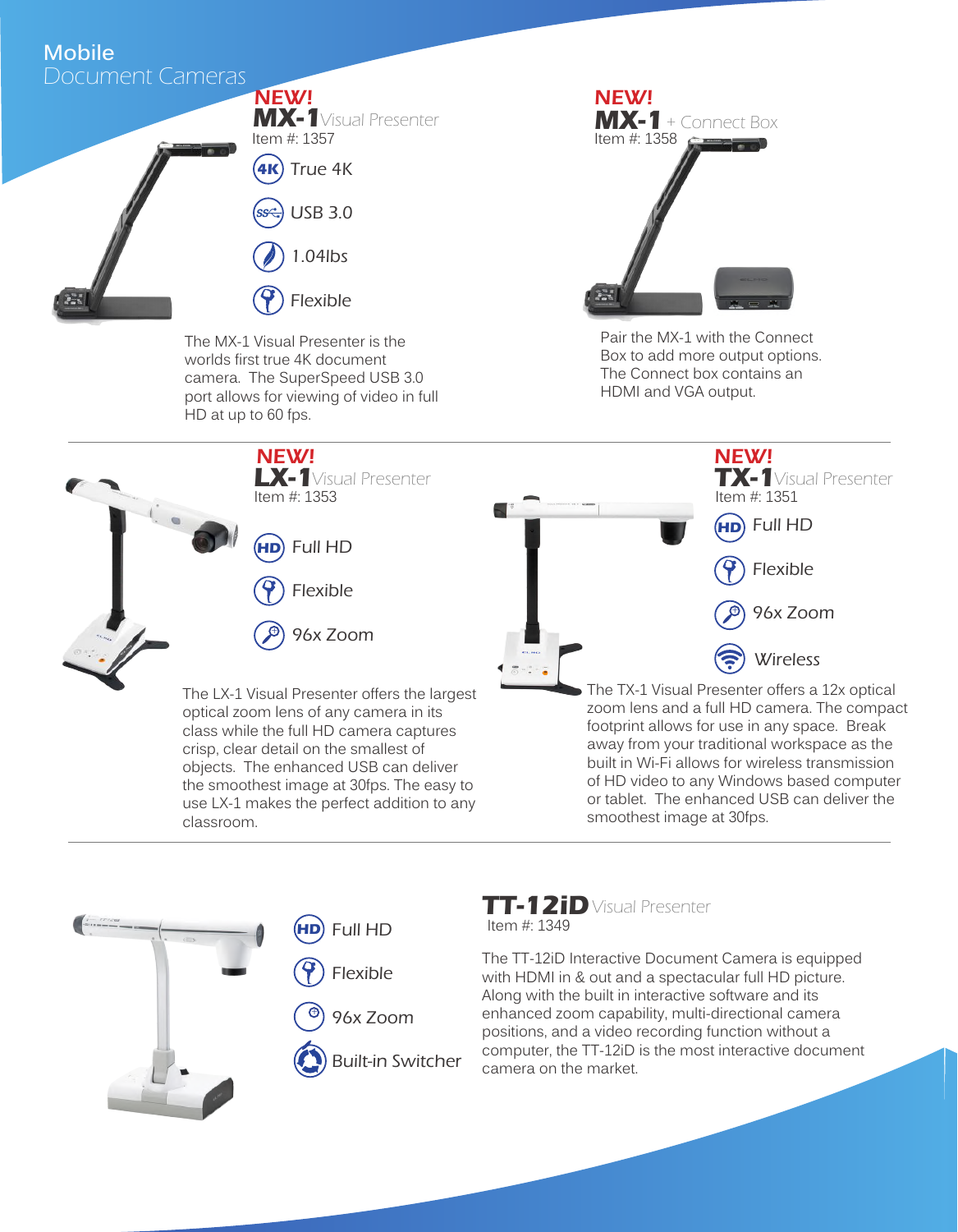#### Document Cameras **Platform**





The newly redesigned P10HD has been upgraded with a full HD camera and HDMI output to make the P10HD the most interactive, full featured and yet cost effective platform document camera on the market.



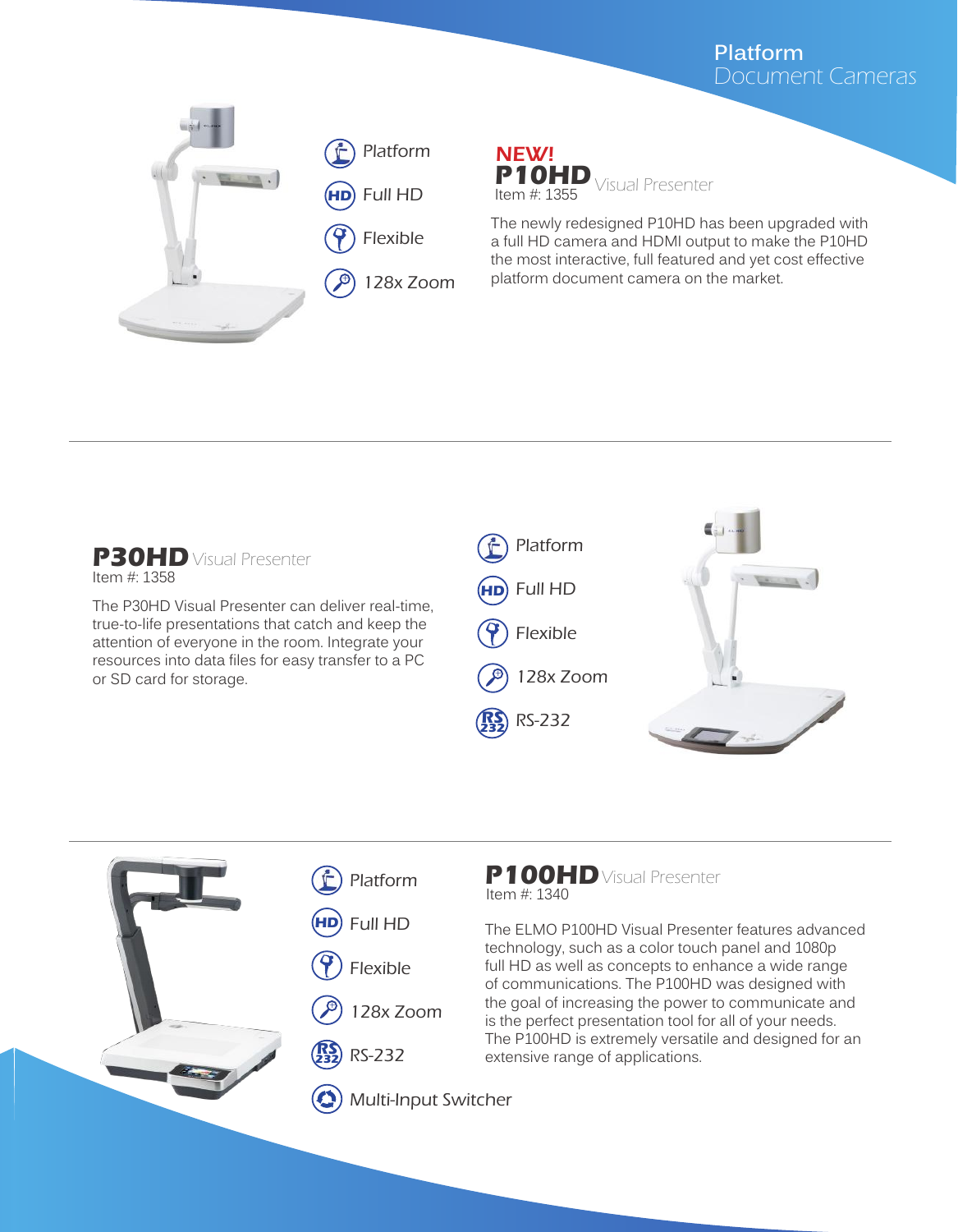#### Classroom Audio



**PentaClass ABM** 360° Soundfield Generator w/ voice reinforcement Item #: ECA-1ABM

Auxilary Input

Wireless Remote Control

Bluetooth Compatible

2.4 GHz RF Wireless Mic

The PentaClass ABM is an All-In-One Audio Solution with analog input, bluetooth compatibility and a wireless microphone for voice reinforcement. With easy installation, and it's 360° Omnidirectional Soundfield you will obtain a rich sound whenever and wherever you are seated in the room.



**PentaClass AB** 360° Soundfield Generator Item #: ECA-1AB

Auxilary Input

Wireless Remote Control

Bluetooth Compatible

Wireless Mic (optional)

With easy installation, the PentaClass AB uses analog input, Bluetooth compatbility and a 360° Omnidirectional Soundfield for a rich sound whenever and wherever you are seated in the room.



**PentaClass A**360° Soundfield Generator Item #: ECA-1A

Auxilary Input

Wireless Remote Control

Wireless Mic (optional)

With easy installation, the PentaClass A uses analog input and a 360° Omnidirectional Soundfield for a rich sound whenever and wherever you are seated in the room.



**CatchBox** Throwable Microphone Item #: ECA-CB Item #: ECA-CCB (customized catchbox)

The CatchBox is a lightweight foam cube with an embedded microphone that pairs wirelessly to the PentaClass Audio System. Safely throw the Catchbox around the room to increase engagement and participation.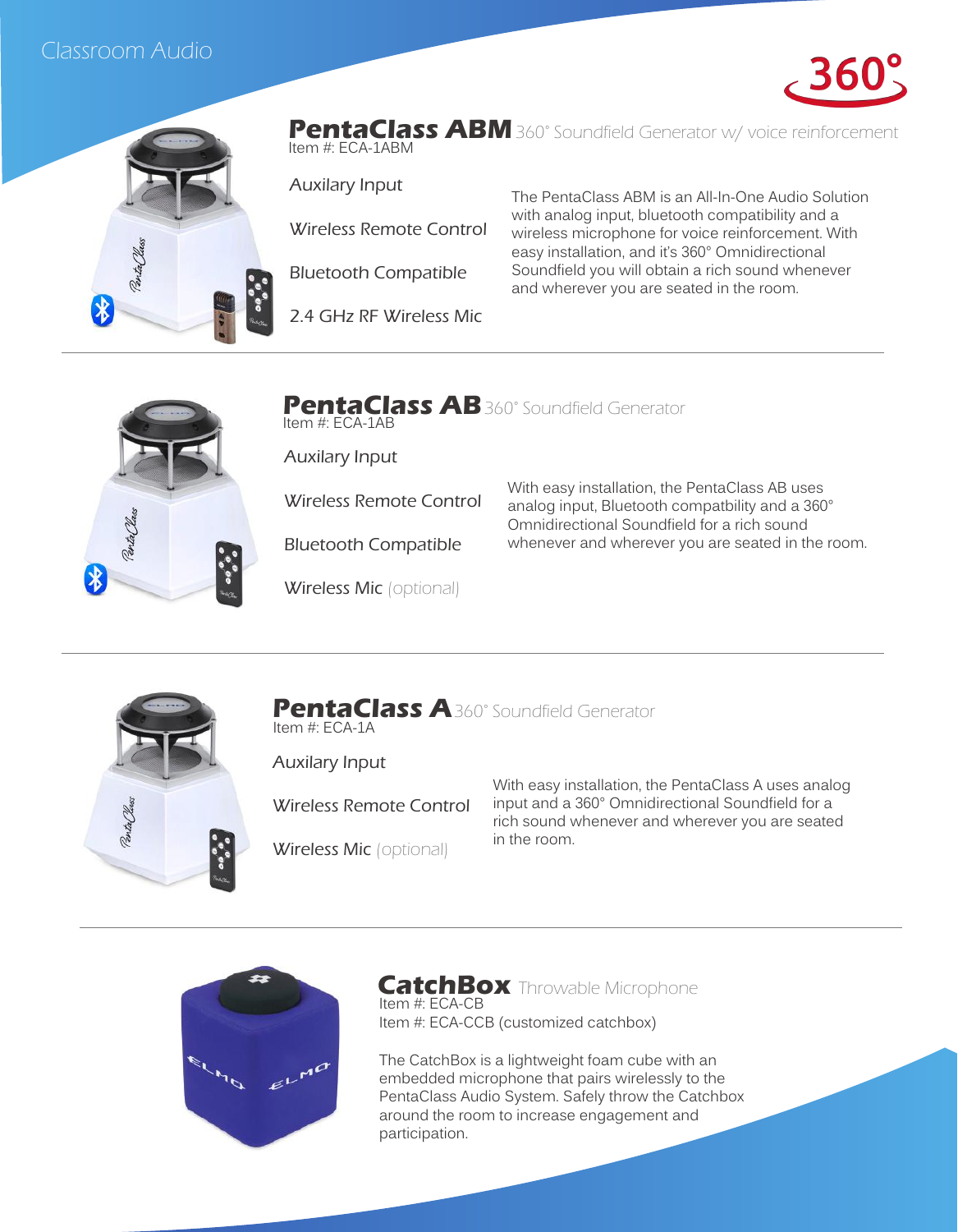#### Classroom Charge/Sync Carts

#### **I-NOVO** Charge Carts

Item #'s I-NOVO: 27698-E  $I-NOVO XI$ :

The ELMO i-NOVO Charge Cart holds up to 32 tablets or Chromebooks, keeps them charged, secure and ready to transport. The i-NOVO is sleek, versatile and can charge devices such as an iPad, Kindle, Nook, HP TouchPad, Dell Streak and Samsung Galaxy. Also available, the INOVO-XL for larger format devices.





**ECART**Classroom Cart Item #'s<br>ECART-PSW: PSW Cart only ECARTLX-NP: PSW Cart + CRA-1 + LX-1<br>ECARTLX-80: PSW Cart + CRA-1 + LX-1  $PSW$  Cart + CRA-1 + LX-1 + CP-EW301N ECARTMXB-NP: PSW Cart + CRA-1 + MX-1 + Connect Box  $PSW$  Cart + CRA-1 + MX-1 + Connect Box + CP-EW301N NEW!

The new ELMO ECART-PSW Classroom Cart can connect and transport all your presentation devices. Includes a PS111 switcher, two extended-range 5-inch speakers, 25 watt amplifier with 3 HDMI & VGA inputs.

#### **SyncPad** Sync/Charging Carts Item #'s SyncPad 32 Slot: 27705-4E SyncPad 48 Slot: 27705-6E

The ELMO SyncPad Cart allows you to sync, charge and securely store your mobile device. The customizable SyncPad Cart can hold up to 32 mobile devices. Also available with 48 slots for more devices.

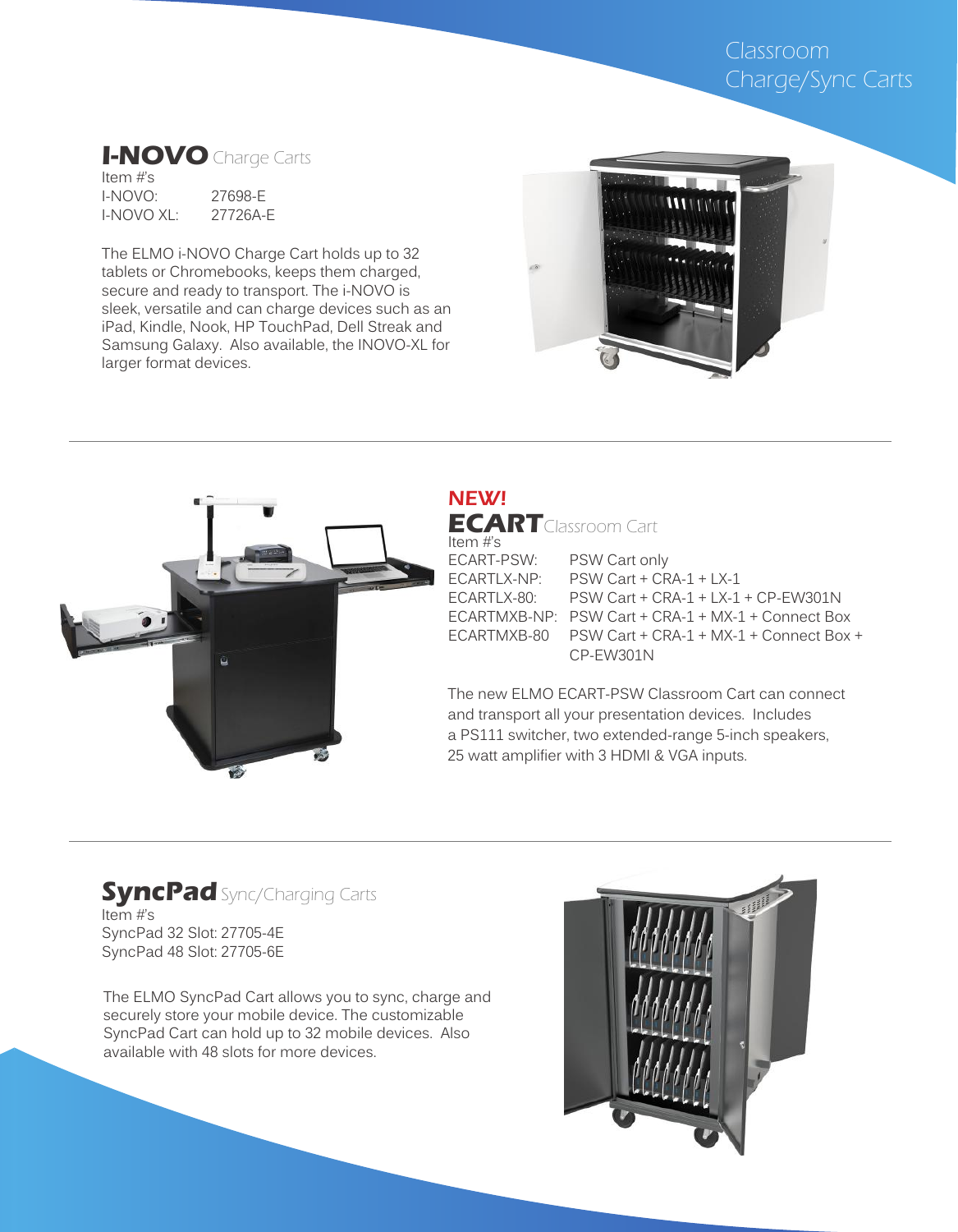**CRA-1**Wireless Tablet Item #: 1307

CRA-1 wireless tablet allows you to annotate and teach freely from anywhere in the room. Pair it with your favorite ELMO document camera. (no PC necessary with TT-12iD, P10HD, P30HD & P100HD)





**MX-1**Vision Bundle Item #: 1357-7









**LX-1**Vision Bundle **TX-1**Vision Bundle **TT-12iD** Vision Bundle **Internal Accord Strategies** 



**CRV**Student Response System Item #'s CRV-24: 1335-24 CRV-32: 1335-32

Available in 24 or 32 clickers, the ELMO SRS (Student Response System) aids teachers by recording student responses into the ImageMate Accent for SRS software. Teachers can instantly assess students' performance and understanding of the material, as well as analyze the results using XLS, CSV, and XML formats.



**CRV + CRA** Wireless Bundle

Item #'s CRV-24 + CRA-1 Bundle: 1335-247 CRV-32 + CRA-1 Bundle: 1335-327

Combine the CRV Student Response System with the CRA-1 Wireless Tablet for the ultimate wireless solution. The use of the CRA-1 allows you to walk around the classroom to take a closer look at what students are doing and easily engage them,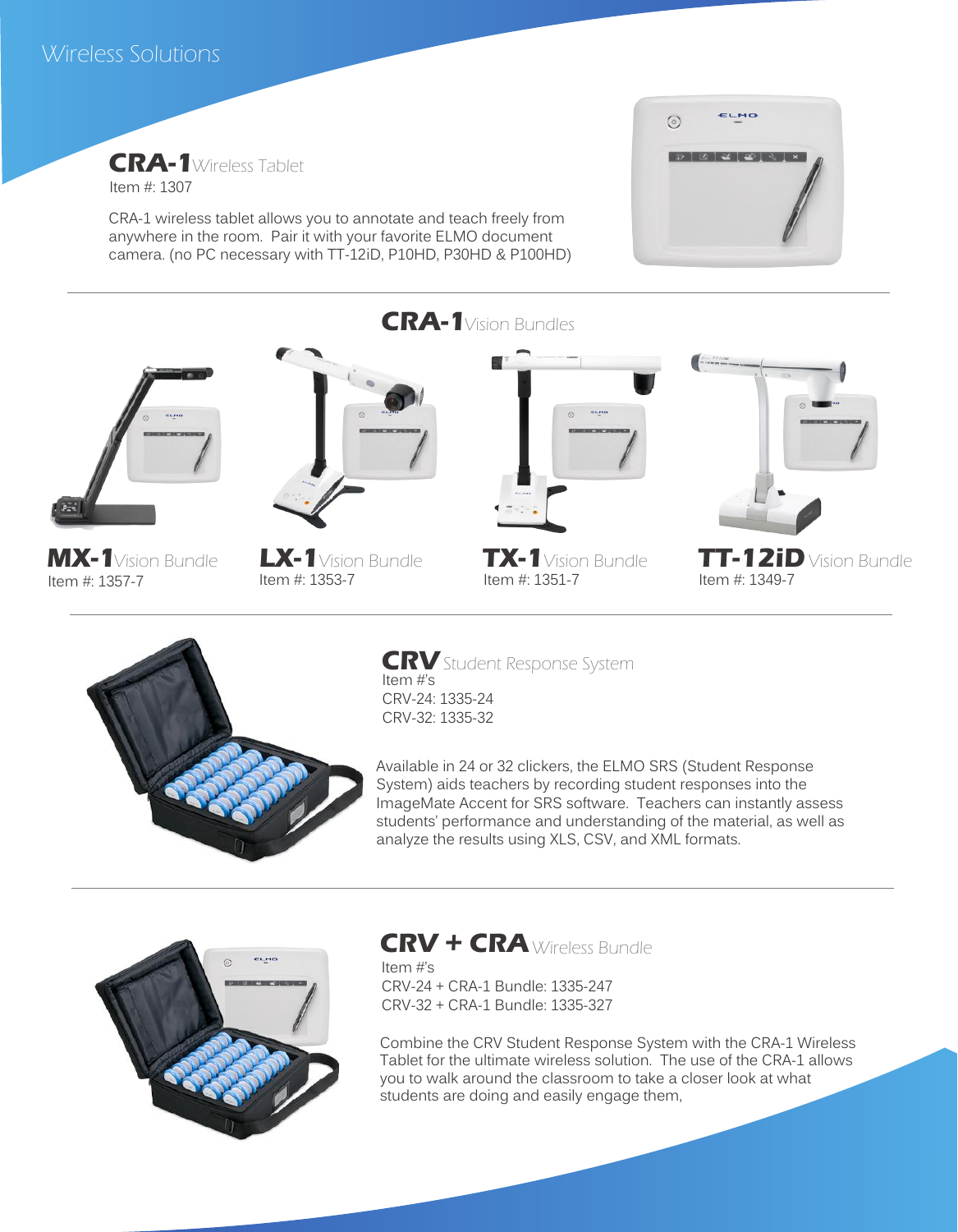

#### **Hitachi CP-EW301N**Projector

Item #: 1980

Hitachi 3-LCD projector model with outstanding performance and image quality for high resolution.



## **Hitachi CP-EW301N**Doc-Tor Bundles **LX-1** Doc-Tor Bundle **TT-12iD** Doc-Tor Bundle Doc-Tor Bundle **Doc-Tor Bundle MX-1** Doc-Tor Bundle **Item #: 1358-80** Item #: 1353-80 Item #: 1351-80  $Item #: 1349-80$



**BOXi T-350** Mobile Projector Item #: 1917

BOXi T-350 is a versatile mobile projector designed for an extensive range of personal and business applications. Successfully combining function with style, BOXi T-350 becomes one of the most attractive and highest quality mobile projectors currently on the market.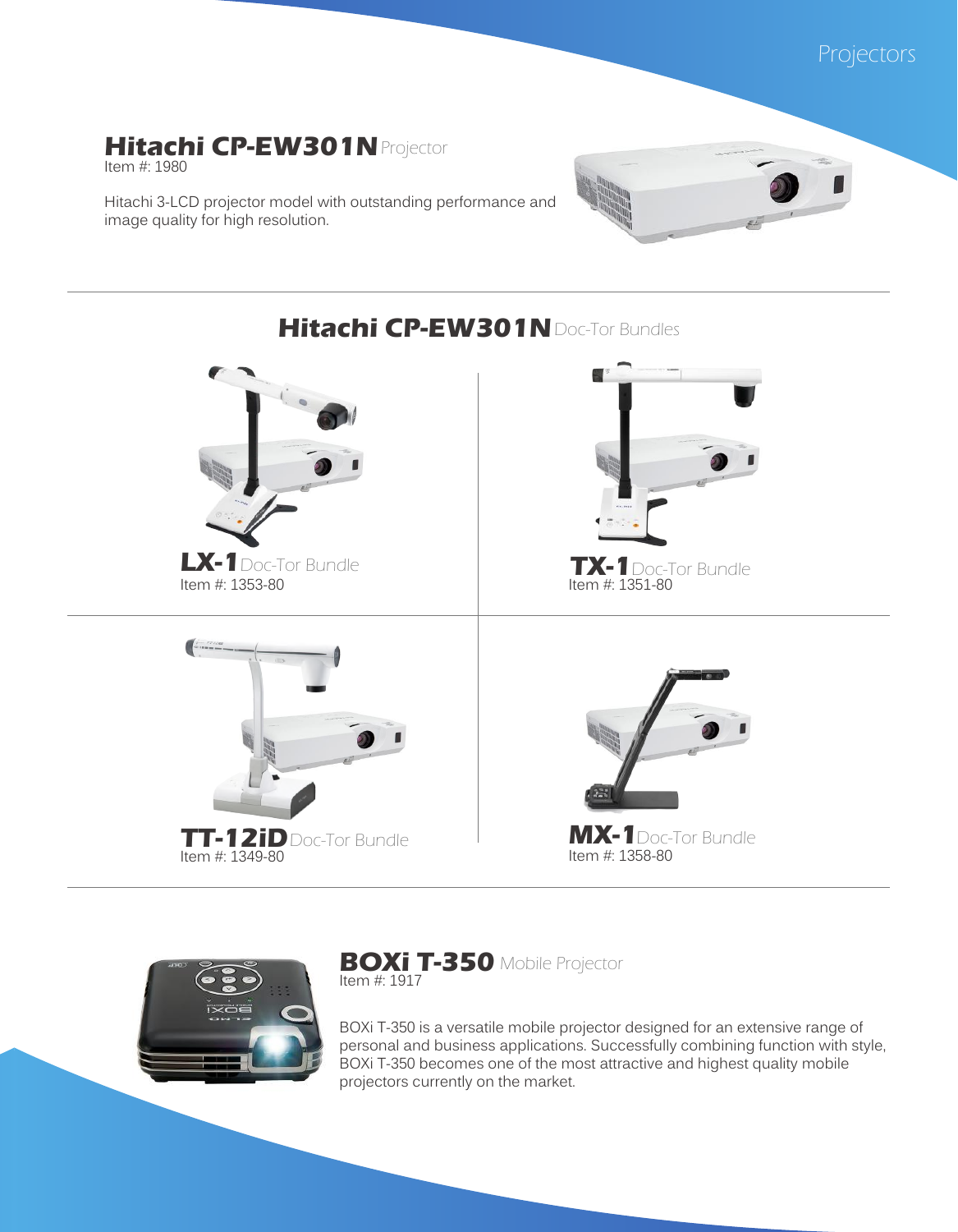Document Camera (Mobile) Comparison Chart

| <b>Specifications</b>                | <b>ELMO TT-12iD</b>      | <b>ELMO LX-1/TX-1</b>    | <b>ELMO MX-1</b>          |
|--------------------------------------|--------------------------|--------------------------|---------------------------|
| Image pick-up device                 | 3.4M CMOS                | 3.4M CMOS                | 13M CMOS                  |
| <b>Total pixels</b>                  | 2144 x 1588              | 2145 x 1588              | 4160 X 3120               |
| <b>Frame rate</b>                    | 30 fps                   | 30 fps                   | 60 fps                    |
| Zoom ratio                           | Optical 12x / Digital 8x | Optical 12x / Digital 8x | Digital 8 x               |
| <b>Shooting area</b>                 | 400 mm x 320 mm          | 420 x 313 mm             | 374mm x 281mm             |
| <b>Focus</b>                         | Auto / Push / Manual     | Auto / Push / Manual     | One-Push Auto Focus (AF)  |
| <b>Output Resolutions</b>            | 1080p                    | 1080p                    | 4K                        |
| Image rotation                       | 0, 180 degrees           | 0, 180 degrees           | 0, 180 degrees            |
| <b>Freeze Frame</b>                  | Provided                 | N/A                      | Provided                  |
| <b>Positive/Negative</b>             | Provided                 | N/A                      | N/A                       |
| <b>Mosaic</b>                        | Provided                 | N/A                      | N/A                       |
| Color/B&W selection                  | Provided                 | N/A                      | N/A                       |
| Pan & Scroll                         | Provided                 | N/A                      | N/A                       |
| <b>Picture In Picture (PIP)</b>      | Provided                 | N/A                      | N/A                       |
| Mask, highlight, split image         | Provided                 | N/A                      | N/A                       |
| <b>Built-in LCD Monitor</b>          | N/A                      | N/A                      | N/A                       |
| Input selection                      | Main/External $x2$       | N/A                      | N/A                       |
| <b>Analog RGB output</b>             | Provided                 | Provided                 | W/ Optional Expansion Box |
| <b>HDMI</b> output                   | Provided                 | Provided                 | W/Optional Expansion Box  |
| <b>HDMI</b> input                    | Provided                 | N/A                      | N/A                       |
| <b>RGB input</b>                     | D-sub 15 pin             | N/A                      | N/A                       |
| <b>USB device port</b>               | <b>USB 2.0</b>           | <b>USB 2.0</b>           | <b>USB 3.0</b>            |
| <b>USB host port</b>                 | Provided                 | N/A                      | N/A                       |
| SD card slot                         | Provided                 | N/A                      | N/A                       |
| <b>Internal Microphone</b>           | Provided                 | N/A                      | N/A                       |
| Line/Microphone input                | Provided                 | N/A                      | N/A                       |
| Line output                          | Provided                 | N/A                      | N/A                       |
| <b>Built in Interactive Software</b> | Provided                 | N/A                      | N/A                       |
| <b>RS-232</b>                        | N/A                      | N/A                      | N/A                       |
| Weight                               | $7.1$ lbs                | 5.3 lbs.                 | 1.04lbs                   |
| <b>WIFI Output</b>                   | N/A                      | TX-1 Only                | N/A                       |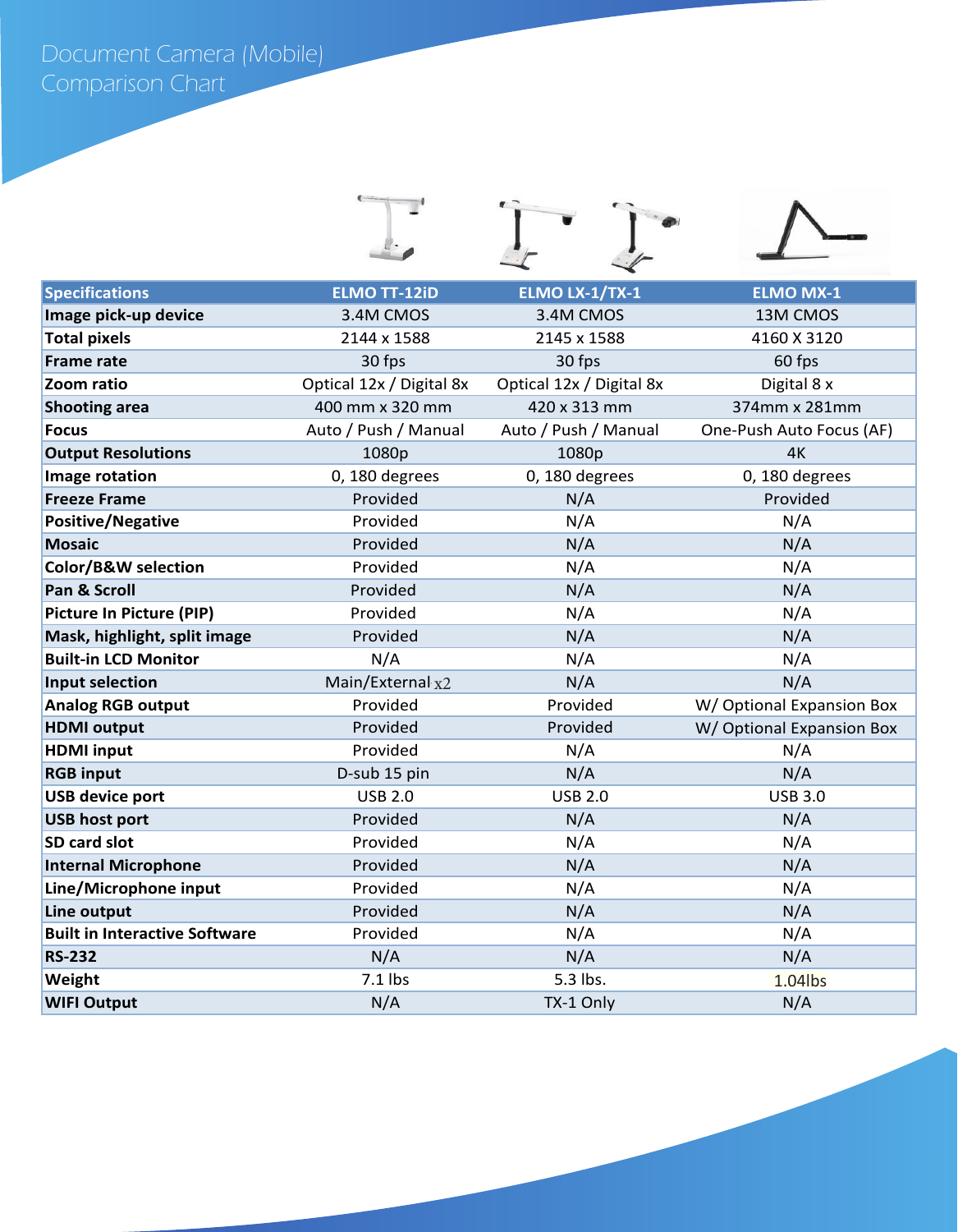| <b>Specifications</b>                | <b>P10HD</b>           | P30HD                       | <b>P100HD</b>          |
|--------------------------------------|------------------------|-----------------------------|------------------------|
| Image pick-up device                 | 3.4M CMOS              | 3.4M CMOS                   | 3.4M CMOS              |
| <b>Total pixels</b>                  | 2144 x 1588            | 2145 x 1588                 | 2146 x 1588            |
| <b>Frame rate</b>                    | 30 fps                 | 30 fps                      | 30 fps                 |
| Zoom ratio                           | 16x Optical/8x Digital | 16x Optical/8x Digital      | 16x Optical/8x Digital |
| <b>Shooting area</b>                 | 400mm x 320mm          | 400mm x 320mm               | 400mm x 320mm          |
| <b>Focus</b>                         | Auto/Manual/Zoom Sync  | Auto/Manual/Zoom Sync       | Auto/Manual/Zoom Sync  |
| <b>Output Resolutions</b>            | 1080p                  | 1080p                       | 1080p                  |
| Image rotation                       | 0, 180 degrees         | 0, 180 degrees              | 0, 180 degrees         |
| <b>Freeze Frame</b>                  | Provided               | Provided                    | Provided               |
| <b>Positive/Negative</b>             | Provided               | Provided                    | Provided               |
| <b>Mosaic</b>                        | Provided               | Provided                    | Provided               |
| Color/B&W selection                  | Provided               | Provided                    | Provided               |
| Pan & Scroll                         | Provided               | Provided                    | Provided               |
| Picture In Picture (PIP)             | Provided               | Provided                    | Provided               |
| Mask, highlight, split image         | Provided               | Provided                    | Provided               |
| <b>Built-in LCD Monitor</b>          | N/A                    | Provided                    | Provided               |
| Input selection                      | Main/External          | Main/External               | Main/External x4       |
| <b>Analog RGB output</b>             | Provided               | Provided                    | Provided               |
| <b>HDMI</b> output                   | Provided               | Provided                    | Provided               |
| <b>HDMI</b> input                    | N/A                    | N/A                         | Provided x2            |
| <b>RGB input</b>                     | D-sub 15 pin           | D-sub 15 pin (Pass through) | D-sub 15 pin x2        |
| <b>USB device port</b>               | <b>USB 2.0</b>         | <b>USB 2.0</b>              | <b>USB 2.0</b>         |
| <b>USB host port</b>                 | N/A                    | N/A                         | N/A                    |
| SD card slot                         | Provided               | Provided                    | Provided               |
| <b>Internal Microphone</b>           | Provided               | Provided                    | Provided               |
| Line/Microphone input                | Provided               | Provided                    | Provided               |
| Line output                          | Provided               | Provided                    | Provided               |
| <b>Built in Interactive Software</b> | Provided               | Provided                    | Provided               |
| <b>RS-232</b>                        | N/A                    | Provided                    | Provided               |
| Weight                               | 10.1 lbs.              | 10.1 lbs.                   | 17 lbs.                |
| <b>WIFI Output</b>                   | N/A                    | N/A                         | N/A                    |